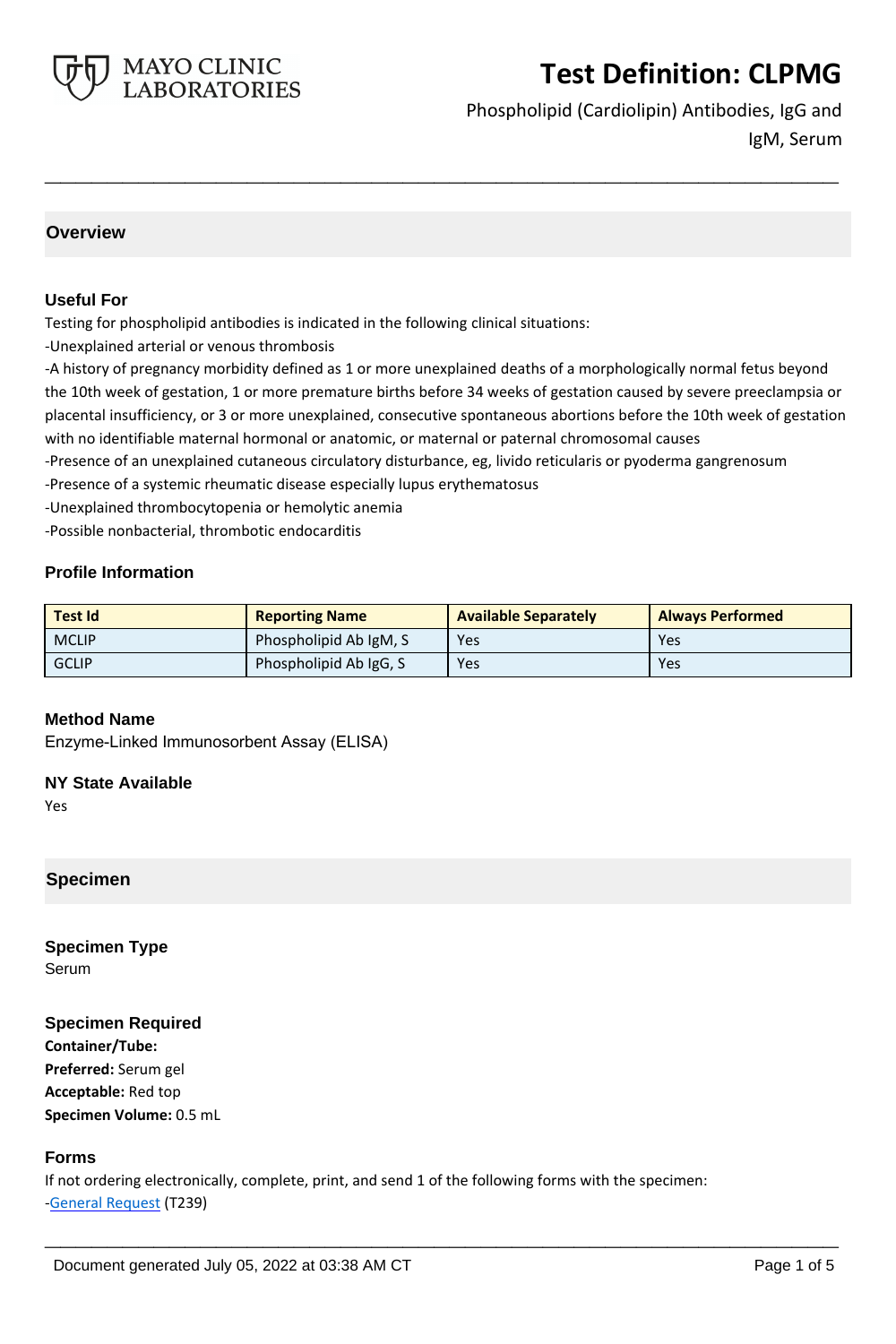

Phospholipid (Cardiolipin) Antibodies, IgG and IgM, Serum

# [-Coagulation Test Request](https://www.mayocliniclabs.com/it-mmfiles/coagulation-test-request-form.pdf) (T753)

[-Renal Diagnostics Test Request](https://www.mayocliniclabs.com/it-mmfiles/Renal-Diagnostics-Request-Form_MC0767-11.pdf) (T830)

### **Specimen Minimum Volume**

0.4 mL

## **Reject Due To**

| Gross hemolysis      | Reject |
|----------------------|--------|
| Gross lipemia        | Reject |
| <b>Gross icterus</b> | OK     |

**\_\_\_\_\_\_\_\_\_\_\_\_\_\_\_\_\_\_\_\_\_\_\_\_\_\_\_\_\_\_\_\_\_\_\_\_\_\_\_\_\_\_\_\_\_\_\_\_\_\_\_**

### **Specimen Stability Information**

| <b>Specimen Type</b> | <b>Temperature</b>       | <b>Time</b> | <b>Special Container</b> |
|----------------------|--------------------------|-------------|--------------------------|
| Serum                | Refrigerated (preferred) | 21 days     |                          |
|                      | Frozen                   | 21 days     |                          |

# **Clinical & Interpretive**

# **Clinical Information**

The plasma membranes of mammalian cells are formed from phospholipids. Anionic phospholipids (eg, phosphatidylserine) are found on the cytoplasmic surface and neutral phospholipids (eg, phosphatidylcholine) predominate on the external surface. Membrane phospholipids participate in several important cellular functions including exchanging metabolites across membranes, transferring molecular signals and serving as a platform for the assembly of protein-lipid complexes.(1) Cellular activation is often accompanied by the translocation of anionic phospholipids to the external membrane surface. For example, during platelet-mediated blood coagulation phosphatidylserine is translocated from the inner platelet membrane and provides a surface for the assembly of the prothrombinase enzyme complex that catalyzes the formation of thrombin.

Complexes of negatively charged (anionic) phospholipids and endogenous plasma proteins provide epitopes recognized by natural autoantibodies.(2) Plasma from normal individuals contains low concentrations of natural IgG autoantibodies of moderate affinity. Pathologic levels of autoantibodies reflect loss of tolerance and increased production of antibodies. These autoantibodies are called phospholipid or cardiolipin antibodies when they are detected by immunoassays that employ anionic phospholipids as substrates. The most commonly used phospholipid substrate is cardiolipin. The term phospholipid antibody is actually a misnomer. The autoantibodies react with epitopes of protein molecules that associate noncovalently with reagent phospholipids. The best characterized phospholipid-binding protein is beta 2 glycoprotein 1 and most immunoassays for phospholipid antibodies employ a composite substrate consisting of cardiolipin plus beta-2 glycoprotein 1(beta-2 GP1beta-2 GP1). Beta-2 GP1 is a 326 amino acid polypeptide that contains 5 homologous domains of approximately 60 amino acids each. Most phospholipid antibodies bind to an epitope associated with domain 1 near the N-terminus. Autoantibodies can also be detected by the use of functional, phospholipid-dependent coagulation assays. Phospholipid antibodies detected by functional assays are often called lupus anticoagulants because they produce prolongation of phospholipid-dependent clotting in vitro. Not all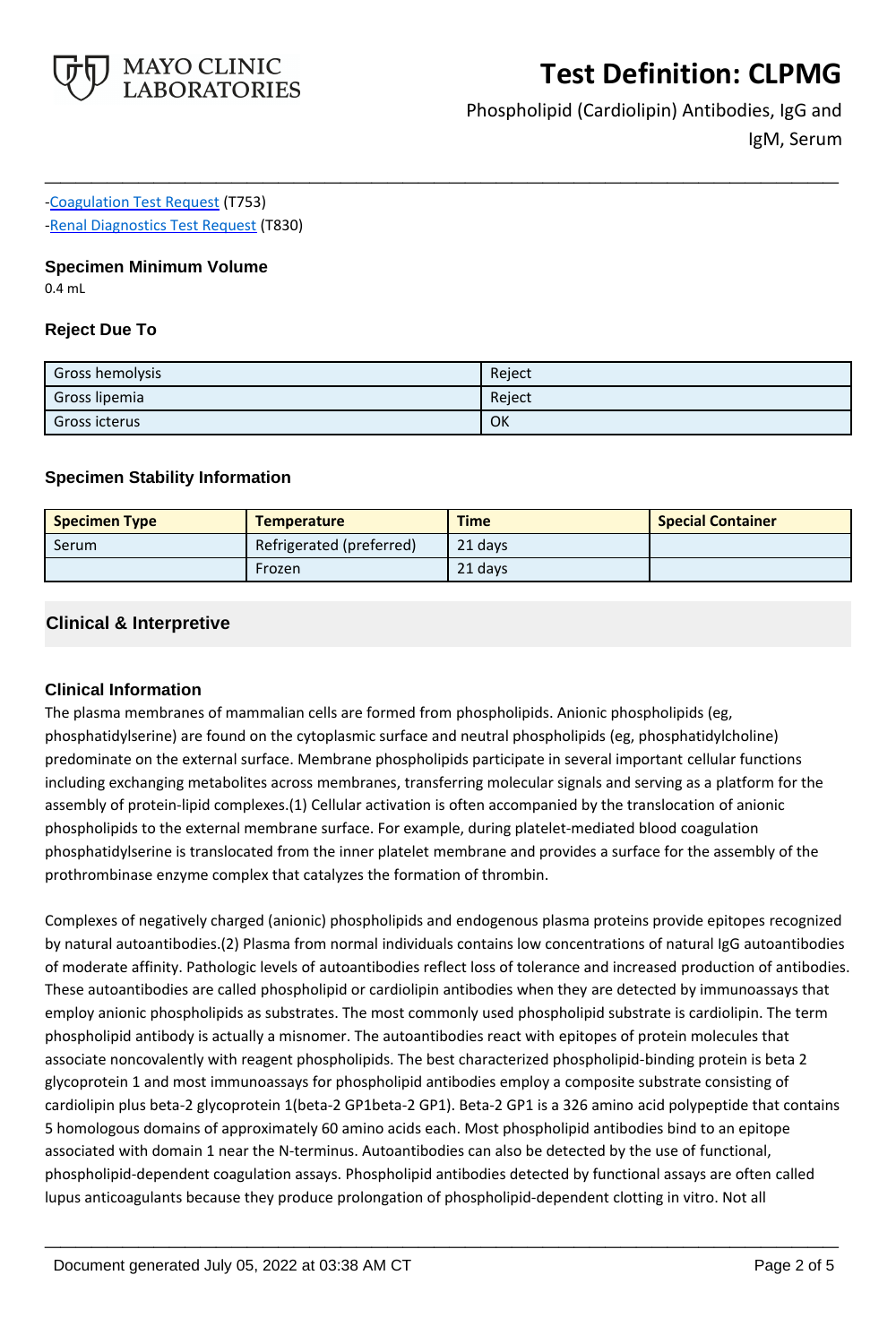

Phospholipid (Cardiolipin) Antibodies, IgG and IgM, Serum

phospholipid antibodies possess lupus anticoagulant activity.(3) Only those phospholipid antibodies that are capable of cross-linking beta-2 GP1 molecules can interact efficiently with phospholipid surfaces in functional coagulation assays. It is hypothesized that complexes formed in vivo between bivalent, natural autoantibodies and beta-2 GP1 bind to translocated, anionic phospholipid on activated platelets at sites of endothelial injury. This binding is believed to promote further platelet activation that may lead to thrombosis.

**\_\_\_\_\_\_\_\_\_\_\_\_\_\_\_\_\_\_\_\_\_\_\_\_\_\_\_\_\_\_\_\_\_\_\_\_\_\_\_\_\_\_\_\_\_\_\_\_\_\_\_**

Phospholipid antibodies occur in patients with a variety of clinical signs and symptoms notably thrombosis (arterial or venous) pregnancy morbidity (unexplained fetal death, premature birth, severe preeclampsia, or placental insufficiency) unexplained cutaneous circulation disturbances (livido reticularis or pyoderma gangrenosum) thrombocytopenia or hemolytic anemia and nonbacterial thrombotic endocarditis. Phospholipid antibodies and lupus anticoagulants are found with increased frequency in patients with systemic rheumatic diseases especially lupus erythematosus. The term antiphospholipid syndrome (APS) or Hughes syndrome is used to describe the triad of thrombosis, recurrent fetal loss and thrombocytopenia accompanied by phospholipid antibodies or a lupus anticoagulant. The diagnosis of APS requires 1 or more of the above mentioned clinical findings plus positive test results for phospholipid antibodies (> or =40 GPL or MPL) or positive tests for a lupus anticoagulant on more than 1 occasion separated by at least 6 weeks.(4)

### **Reference Values**

<15.0 MPL or GPL (negative) 15.0-39.9 MPL or GPL (weakly positive) 40.0-79.9 MPL or GPL (positive) > or =80.0 MPL or GPL (strongly positive) MPL refers to IgM Phospholipid Units. One MPL unit is 1 microgram of IgM antibody. GPL refers to IgG Phospholipid Units. One GPL unit is 1 microgram of IgG antibody. Reference values apply to all ages.

### **Interpretation**

Positive and strongly positive results for phospholipid antibodies (> or =40 GPL and/or MPL) are a diagnostic criterion for antiphospholipid syndrome (APS). Lesser levels of phospholipid antibodies and antibodies of the IgA isotype may occur in patients with clinical signs of APS but the results are not considered diagnostic.

Detection of phospholipid antibodies is not affected by anticoagulant treatment.

### **Cautions**

The immunoassay for phospholipid antibodies does not distinguish between autoantibodies and antibodies produced in response to infectious agents or as epiphenomena following thrombosis. For this reason, a single positive test result is not sufficient to meet accepted serologic criteria for the diagnosis of antiphospholipid syndrome (APS).

Comparative studies and interlaboratory proficiency surveys indicate that results of phospholipid antibody tests can be highly variable and results obtained with different commercial immunoassays may yield substantially different results.(5,6)

# **Clinical Reference**

1. Bevers EM, Comfurius P, Dekkers DW, et al: Lipid translocation across the plasma membrane of mammalian cells. Biochim Biophys Acta 1999;1439:317-330

2. Arnout J, Vermylen J: Current status and implications of autoimmune antiphospholipid antibodies in relation to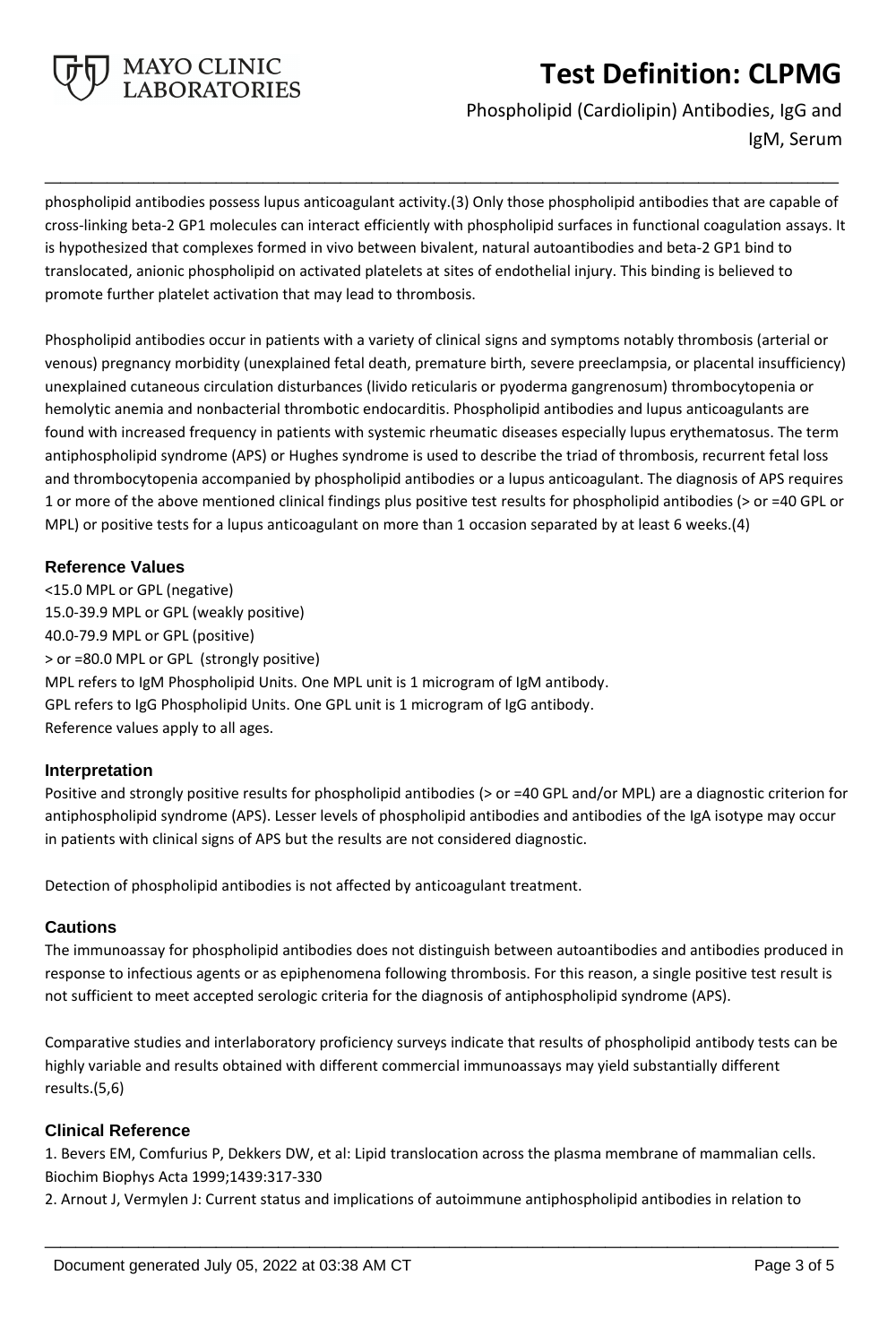

Phospholipid (Cardiolipin) Antibodies, IgG and IgM, Serum

thrombotic disease. J Thromb Haemost 2003;1:931-942

3. Proven A, Bartlett RP, Moder KG, et al: Clinical importance of positive test results for lupus anticoagulant and anticardiolipin antibodies. Mayo Clin Proc 2004;79:467-475

4. Wilson WW, Gharavi AE, Koike T, et al: International consensus statement on preliminary classification criteria for definite antiphospholipid syndrome. Arthritis Rheum 1999;42(7):1309-1311

**\_\_\_\_\_\_\_\_\_\_\_\_\_\_\_\_\_\_\_\_\_\_\_\_\_\_\_\_\_\_\_\_\_\_\_\_\_\_\_\_\_\_\_\_\_\_\_\_\_\_\_**

5. Fontaine MJ, Jacob GL, Nichols WL, et al: Comparative evaluation of three assays for anti-cardiolipin antibodies. J Autoimmun 2000;15(2):A56

6. Favaloro EJ, Wong RC, Silvertrini R, et al: A multilaboratory peer assessment quality assurance program-based evaluation of anticardiolipin antibody, and beta 2 glycoprotein 1 antibody testing. Semin Thromb Hemost 2005;31(1):73-84

# **Performance**

### **Method Description**

Purified cardiolipin antigen is bound to the wells of a polystyrene microwell plate under conditions that will preserve the antigen in its native state. Prediluted controls and diluted patient sera are added to separate wells, allowing any cardiolipin antibodies present to bind to the immobilized antigen. Unbound sample is washed away and an enzyme-labeled antihuman IgM or IgG conjugate is added to each well. A second incubation allows the enzyme-labeled antihuman IgM or IgG to bind to any patient antibodies that have become attached to the microwells. After washing away any unbound enzyme-labeled antihuman IgM or IgG, the remaining enzyme activity is measured by adding a chromogenic substrate and measuring the intensity of the color that develops. After stopping the enzymatic production of colored product, the presence or absence of cardiolipin antibody is determined by comparing the sample optical density with that of a 5-point calibration curve. Results are reported out semiquantitatively in standard IgM or IgG anticardiolipin units (MPL and GPL).(Package inserts: QUANTA Lite ACA IgM III September 2015 Revision 21 and QUANTA Lite ACA IgG III Inova Diagnostics February 2015 Revision 22)

**\_\_\_\_\_\_\_\_\_\_\_\_\_\_\_\_\_\_\_\_\_\_\_\_\_\_\_\_\_\_\_\_\_\_\_\_\_\_\_\_\_\_\_\_\_\_\_\_\_\_\_**

**PDF Report**

No

**Day(s) Performed** Monday through Saturday

**Report Available** Same day/1 to 2 days

**Specimen Retention Time** See Individual Mayo Test IDs.

**Performing Laboratory Location** Rochester